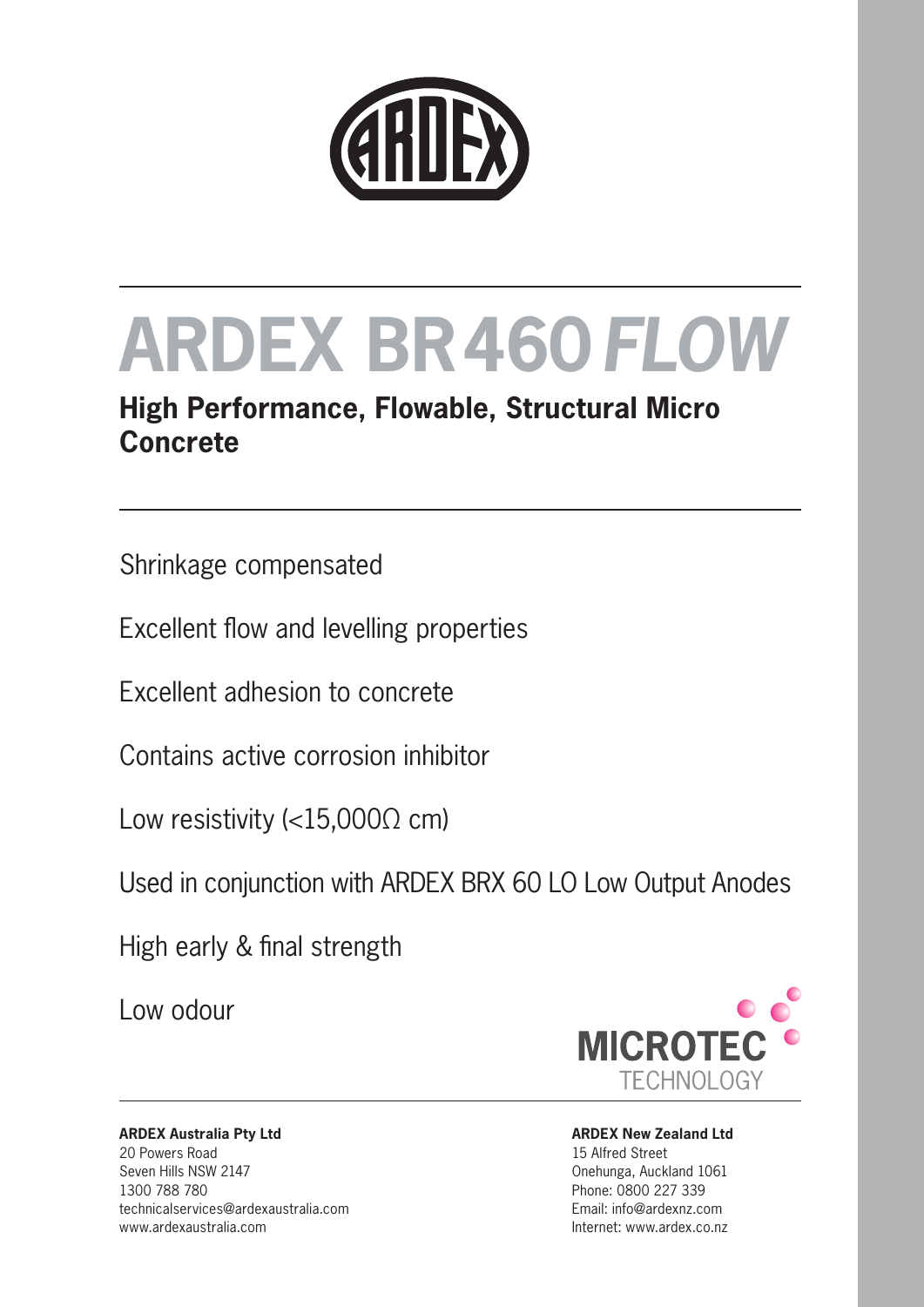## **ARDEX BR460***FLOW*

**High Performance, Flowable, Structural Micro Concrete**

### **DESCRIPTION**

ARDEX BR 460 *FLOW* High Performance, Flowable Structural Micro Concrete is a pourable repair mortar designed for reinstating horizontal concrete surfaces damaged through concrete spalling and other chemical or mechanical causes. ARDEX BR 460 *FLOW* exhibits superior flow characteristics and is capable of being applied in thicknesses of 20mm to 200mm in one pour. It is designed to be used in conjunction with ARDEX BRX 60 LO Low Output Anodes for ultimate corrosion control and cathodic prevention.

### **PREPARATION**

The substrate must be clean, sound and free from all grease, oil, dust and other surface contaminants such as curing membranes. Damaged or contaminated concrete must be removed to obtain a good bond to the substrate. Cut the edges of the repair vertically to a minimum depth of 20mm. All surface laitance must be removed. Exposed reinforcing steel should be cleaned to remove all residual rust and concrete residue. In accordance to best practice, as outlined in the ACRA Guide to Concrete Repair and Protection Concrete HB84-2006 Chapter 6, concrete should be removed from around and behind all corroding rebar to avoid future contamination of the repaired area. Exposed reinforcing must be cleaned and protected with BR 10 ZP Zinc-rich Primer in a continuous film. If ARDEX BRX 60 LO Low Output Anodes are used, please refer to respective Technical Datasheet for Surface Preparation and rebar priming methods.

### **PRIMING**

The prepared substrate should be pre-soaked for 24 hours but at least 2 hours before applying ARDEX BR 460 *FLOW* to reduce the porosity of the substrate. Remove excess freestanding water on the surface prior to the application of BR 460 *FLOW*. The surface should be mat damp but without standing water.

### **Priming for reinforcement steel**

Use BR 10 ZP Zinc-rich Primer as primer for steel reinforcement in concrete. Apply BR 10 ZP in a continuous film; apply a second coat if needed. ARDEX BR 10 ZP should be cured prior to pouring the micro concrete. If ARDEX BRX 60 LO Low Output Anodes are used, please refer to respective Technical Datasheet for Surface Preparation and rebar priming methods.

### **FORMWORK PREPARATION**

The area to be poured must be enclosed with good quality rigid watertight formwork. The formwork must be able to rigidly confine the ARDEX BR 460 *FLOW* until it has set. It is recommended to use an appropriate form release agent. Formwork should be flushed out just prior to application without any standing water present.

### **MIXING**

Use approximately 2.4 – 2.7L water per 20kg bag of ARDEX BR 460 *FLOW*. Measure the appropriate amount of water into a clean suitable sized pail and then add the entire contents of the bag while mixing with a heavy duty electric drill and ARDEX Mixing Paddle on slow-medium speed (approx. 400-600 rpm). Once all of the powder has been added, mix for approximately 2 to 3 minutes to fully homogenise. The mixed material should be poured immediately for best results.

### **APPLICATION**

ARDEX BR 460 *FLOW* is to be applied onto the prewetted substrate. Make sure that the micro concrete is applied whilst the substrate is still wet. It should be applied in a continuous pour to avoid cold joints. It is recommended to smooth the material after each pour with a steel trowel.

### **CURING**

As with all cementitious products ARDEX BR 460 *FLOW* must be cured properly to ensure maximum performance. It is recommended to apply an approved curing compound after final set on all exposed areas. If formwork is used, the curing compound should be applied immediately after the formwork is removed. Curing compounds should be applied onto the surface of the ARDEX BR 460 *FLOW* according to the Technical Datasheet of the curing compound. If the surface of ARDEX BR 460 *FLOW* was not restrained during the cure, any laitance should be removed (generally can be rinsed off) before applying the curing compound.

### **SET TIMES**

Pot Life: to be used in a continuous pour immediately after mixing Initial Set: 5 – 8 hours Final Set: 6 – 9 hours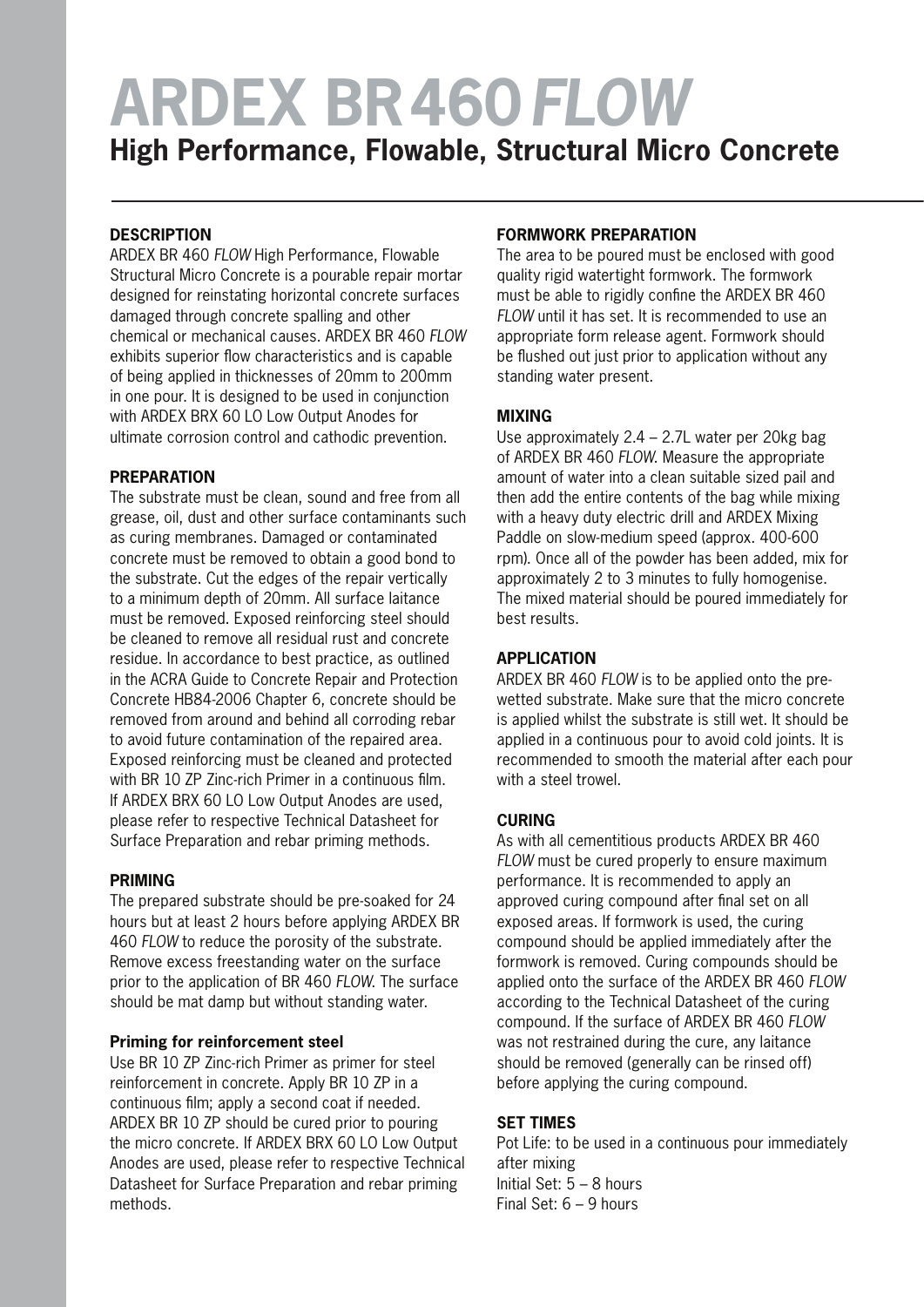## **ARDEX BR460***FLOW*

### **High Performance, Flowable, Structural Micro Concrete**

### **PACKAGING**

ARDEX BR 460 *FLOW* is packed in polylined paper sacks – net weight 20kg.

### **COVERAGE**

20kg of powder makes approximately 10 litres of mortar.

At 20mm thickness: 0.5m2 At 100mm thickness: 0.1m2

### **SHELF LIFE**

ARDEX BR 460 *FLOW* has a shelf life of 12 months when stored in the original, unopened packaging in a dry place at 23˚C and 50% relative humidity.

### **CLEAN UP**

Clean all tools in water immediately after use.

### **Pay Attention to the following:**

Do not over-water. Long narrow repairs should be avoided where possible and pours arranged to achieve a length: minimum thickness ratio, of not more than 20:1.

### **SAFETY DATA**

This product may cause irritation and an allergic reaction to the skin. It may cause serious eye injury and irritation to the respiratory system. In case of contact with the eyes rinse with running water (15 mins) including removal of contaminated clothing. Wear protective gloves, clothing, eye and face protection. Avoid inhaling dust/ fume/ gas/ mist/ vapours/ spray. Ensure adequate ventilation during mixing and application. Store locked up. Check with your local Council regarding the disposal of contents. Keep out of the reach of children. Call the Poisons Information Centre on 131 126 (AUS) and 0800 764 766 (NZ) or call a doctor if you feel unwell.